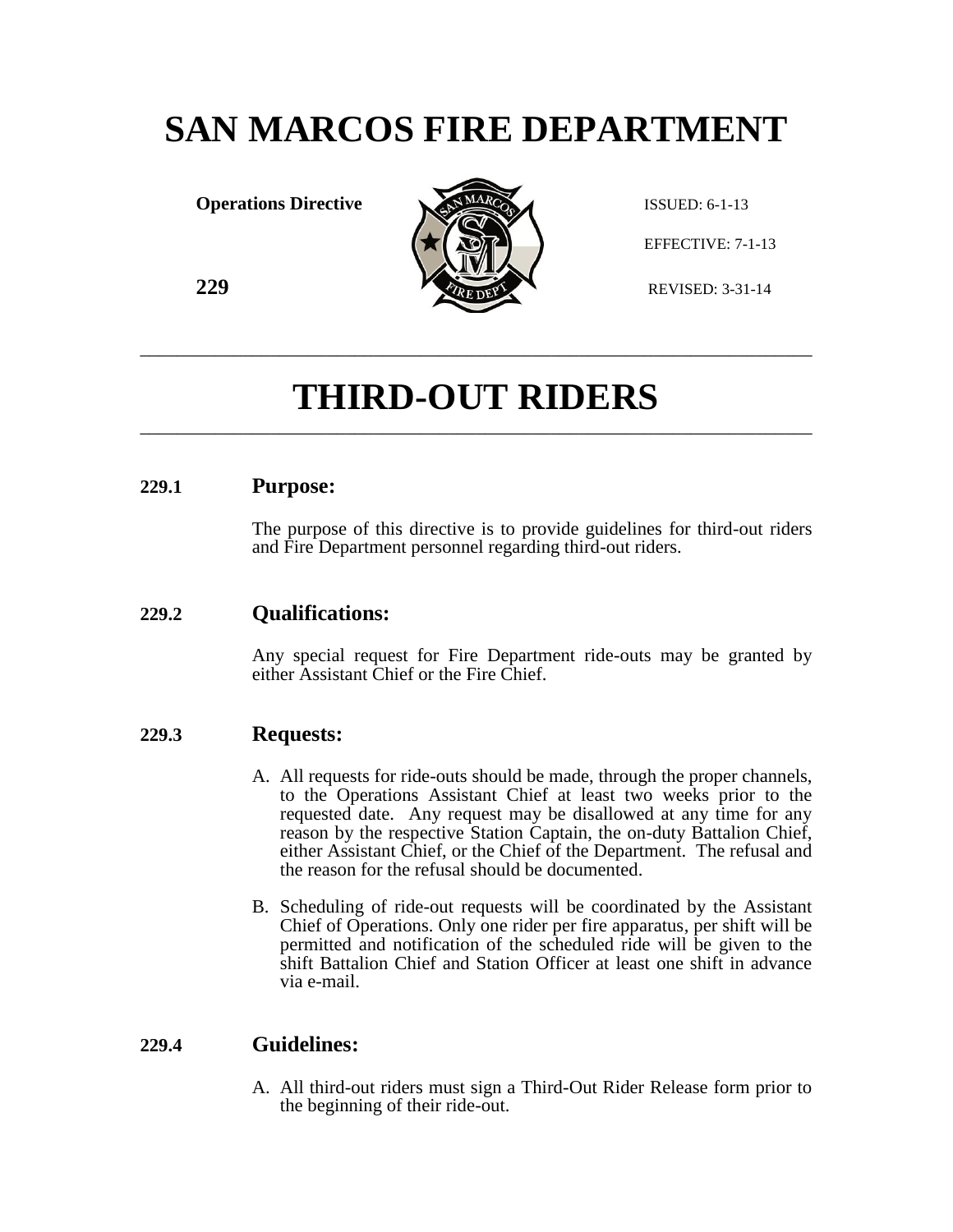- B. Only authorized persons will be allowed to ride on a San Marcos Fire Department apparatus.
- C. Third-out riders must follow all requirements and rules prior to, and while riding.
- D. No one under 18 years of age may ride regardless of affiliation without permission from either Assistant Chief or the Fire Chief.
- E. Ride-outs will be from 7:00 am to 10:00 pm. No rider will be permitted to stay overnight at the fire station.
- F. It is the responsibility of all Fire Department personnel to ensure that the rider has been approved to ride and a Third-out Rider Release form has been signed. Posting of the riders name on the Outlook calendar for that shift will constitute approval.
- G. It is the responsibility of all Fire Department personnel to note the personal appearance of each third-out rider when he/she reports to ride. If he/she does not meet the rules and regulations pertaining to dress, he/she will be advised by Fire Department personnel and will not be permitted to ride until he/she has complied with the rules.

### **229.5 Types of Third-Out Riders:**

- A. Citizens Fire Academy (CFA) Participants:
	- 1. CFA Participants will be required to ride-out at least one time during the Academy. The CFA Coordinator will schedule rideouts through the Assistant Chief of Operations. Subsequent ride-outs by participants/CFA Alumni are encouraged.

#### B. Observers:

- 1. These are individuals who for some personal reason may desire to observe fire service operations. Frequently this is to gain a sense of Fire Department roles in the community and to understand the interaction of various agencies.
- C. Observers and CFA Participants should not be involved in on-scene operations, including the patient care process. Riders shall be allowed to observe Fire and EMS personnel operating at a scene, which includes rendering patient care.
- D. Be aware that representatives of the media or legal profession may observe events that they feel compelled to make public. These persons should be screened carefully and apprised of the terms of the Rider Release form before being allowed to ride. Media must have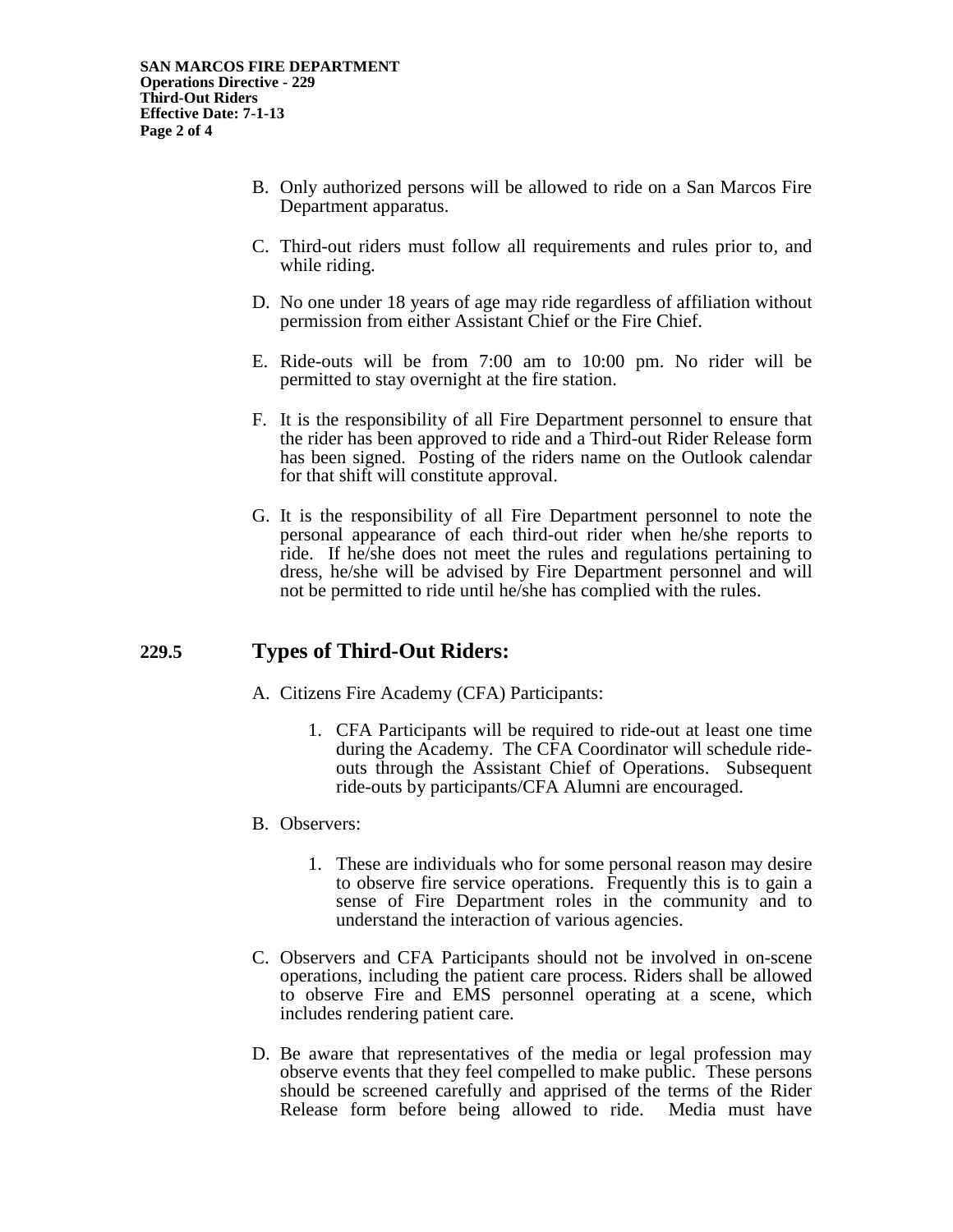permission to enter private property from owners or representatives of owners to avoid invasion of privacy.

#### **229.6 General Rules of Conduct and Dress:**

- A. The Station Captain will function as the immediate supervisor of the rider in all matters.
- B. The Station Captain has the authority to request the rider to leave the station, skip a run, etc. for any reason deemed appropriate.
- C. If the rider is a state licensed physician he/she may, at his or her discretion, be responsible for the patient, and assume patient control.
- D. The Station Officer will have authority as to the station duties, in which the rider will be allowed to participate. These decisions should be based on the officer's judgment of the riders overall ability to perform said duties safely.
- E. All station conduct rules will apply to the riders. All riders are cautioned that professional conduct at all times is a requirement for continuing in a ride-out situation.
- F. Both men and women shall be groomed neatly. Men must have short hair that does not touch their collar, and facial hair, if present, shall be neatly groomed. Women shall fasten hair away from the face at all times at the station and on calls. Women shall wear minimal makeup, minimal jewelry, and no dangling earrings. Both men and women shall not wear strong smelling cologne.
- G. The acceptable dress code will be communicated to the rider prior to their scheduled ride-out day and will be enforced by the Captain at the time of ride-out. General guidelines are listed below:
	- 1. Light blue or white button-up shirt for Observers. CFA t-shirt will be allowed for all CFA Participants.
	- 2. Dark blue or black slacks blue jeans are unacceptable.
	- 3. Uniforms of the rider's normal employment, school, volunteer organization, etc. are acceptable as long as they adhere to these guidelines and present a professional image.
	- 4. Pants shall be full length, and not tight fitting.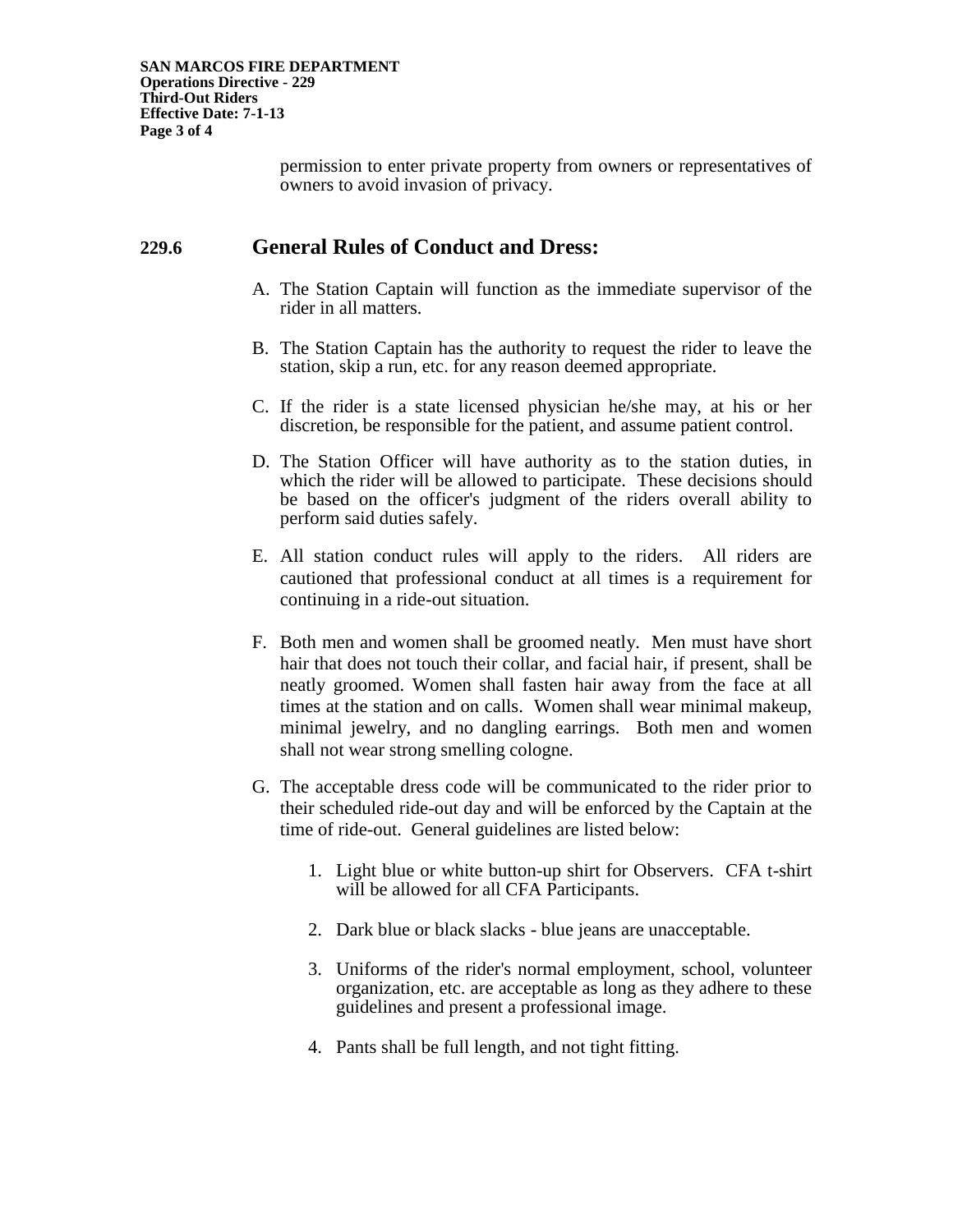- 5. All clothes shall be clean, pressed, and free of holes, with no tears, rips, or frayed edges. Clothes designed to have holes, slits, etc. are not acceptable.
- 6. Black leather shoes or boots are acceptable if in good condition. Sandals or flip-flops are not acceptable. Shoes and boots must be of a low heel style, sufficient to discourage ankle injuries or falls. Non-slip soles are preferable.
- 7. The overall look that the rider should project is one of professionalism.

hens

Les Stephens Fire Chief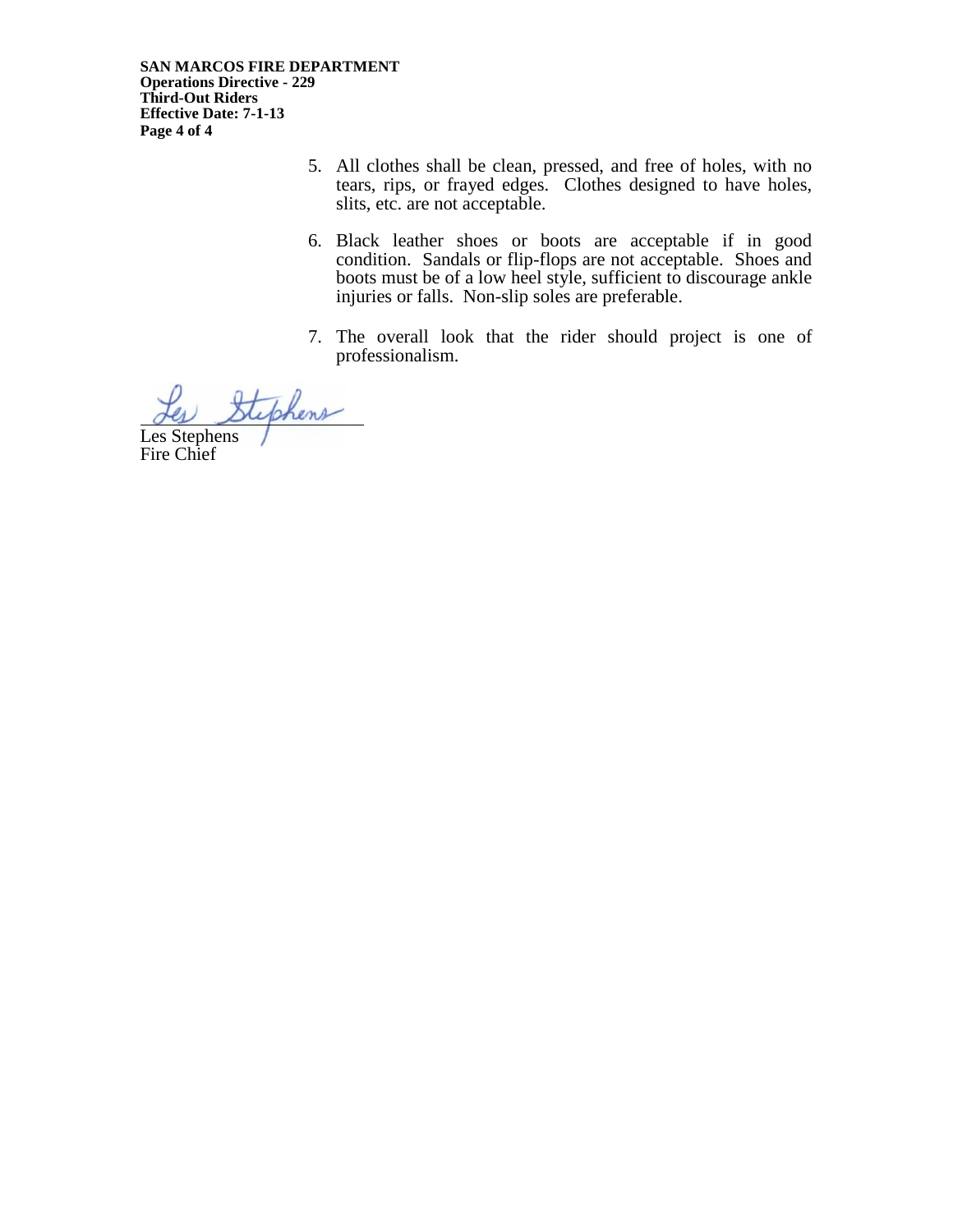## **RELEASE, WAIVER OF LIABILITY, AND CONFIDENTIALITY AGREEMENT**

The undersigned ("Undersigned") has decided voluntarily to, and does hereby specifically request, authorization to ride in emergency response vehicles or apparatus operated by the San Marcos Fire Department ("Department") in the normal course of the Department's operations, for the limited purpose of observation ("Ride-Along"). In consideration of being permitted to Ride-Along and observe the operations of the Department, I, the Undersigned, for myself, and my personal representative, heirs, and next of kin:

1. Represent and warrant that I am at least eighteen (18) years of age.

2. Represent and warrant that this release is made by me voluntarily and without any mental, physical or economic duress.

3. Acknowledge, agree, and represent that if I feel anything to be unsafe or unlawful in connection with the Ride-Along, I will, as soon as practicable, advise the operator of the emergency response vehicle or apparatus and the appropriate Battalion Chief on duty of such, and if necessary cease further participation in the Ride-Along.

4. Hereby acknowledge that the Ride-Along: 1) may involve the operation of motor vehicles through various vehicle handling maneuvers and may involve exposure to considerable danger, as well as stressful or disturbing situations, 2) is inherently dangerous and 3) involves the risk of some or all of the following: serious injury, death, or property damage. I further agree to properly wear my safety belt at all times while in a Department vehicle and to properly utilize all safety gear or equipment provided to me for my use during the Ride-Along. I also expressly acknowledge that it is my responsibility to determine my fitness to participate in the Ride-Along, and to notify the Department of any physical or medical conditions that might have an effect on the advisability or appropriateness of my participation in the Ride-Along, or that might make my participation unduly dangerous.

5. Hereby acknowledge that I will retain my status as a civilian and will have none of the powers, protections or benefits of an employee of the Department and may not have any of the protections provided by law to emergency services providers. I further acknowledge that I will have no role, other than that of an observer, unless specifically directed to take action by a member of the Department.

6. Represent and warrant that I am not impaired by alcohol, drugs, medication, illness, fatigue, or injury and will conduct myself in a professional manner at all times during my Ride-Along.

7. **Hereby release and discharge the City of San Marcos, Texas, and all of its present and former agents, employees, officials and representatives in their official, individual and representative capacities (collectively referred to hereinafter as the "City") from any and all claims, demands, causes of action, judgments, liens and expenses (including attorney's and expert witness fees), costs and damages (whether common law, statutory or constitutional and whether actual, punitive, consequential or incidental), of any conceivable character, due to or arising from injuries to persons (including death) or to property (both real and personal) created by, arising from or in any manner relating to my participation in the program and activities for which this Release is given. THIS RELEASE EXPRESSLY INCLUDES LIABILITY ATTRIBUTABLE TO THE NEGLIGENCE OF THE CITY OR OTHER**